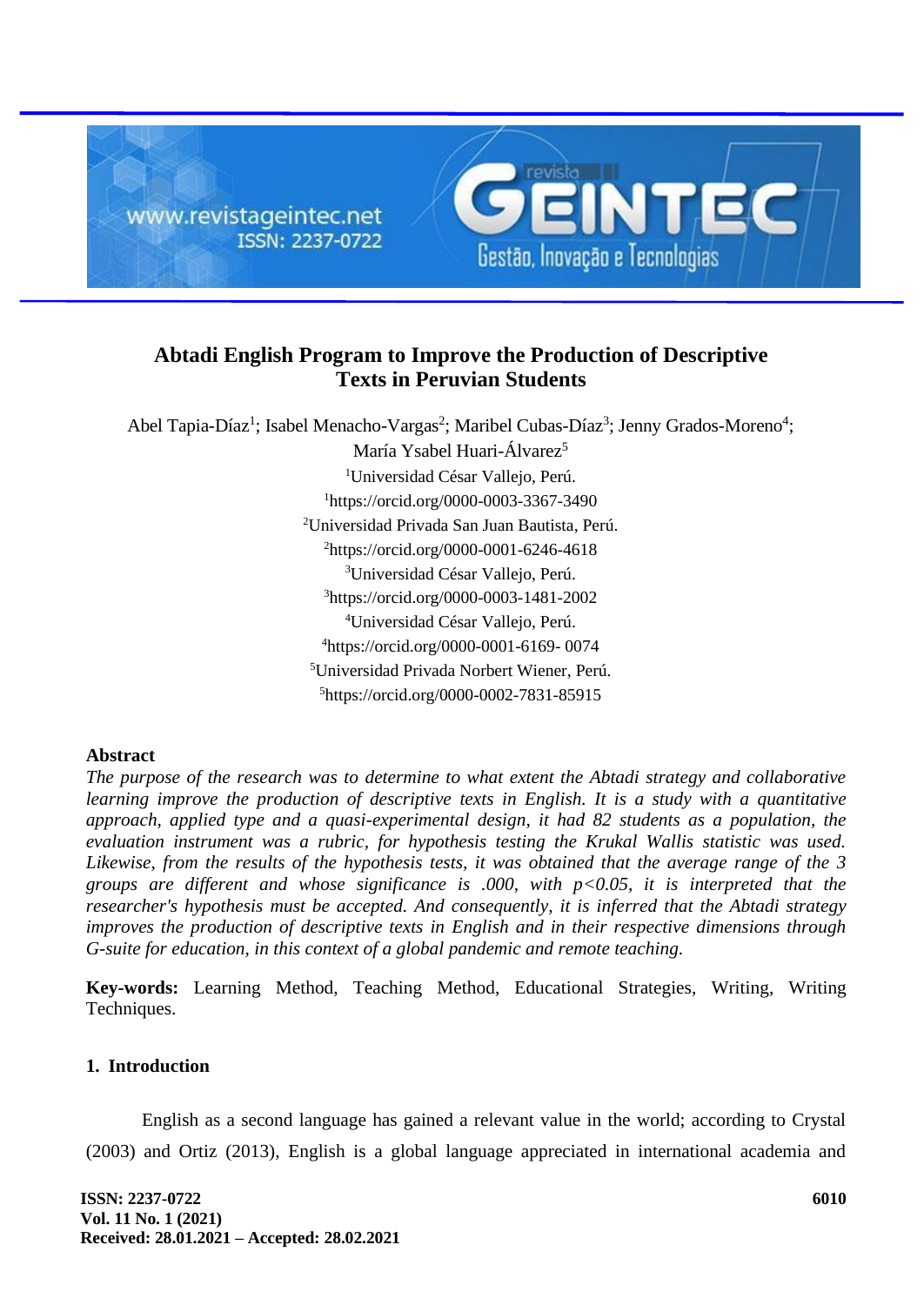business; therefore, learning a lingua franca is mandatory in university classrooms and in basic education. According to Education First (2020), English is the second most studied language in the world, and human beings need to learn it in order to communicate and relate to the world. Likewise, the importance of this language lies in the process of communicating and that students develop divergent thinking, as mentioned by Krashen (2007).

The writing of texts in the English language takes on real importance in the different areas of both formal or informal communication; on the other hand, it becomes important when taking a university entrance exam, taking a proficiency exam, presenting research papers, writing scientific articles, among others. Rao (2019) argues that writing is one of the four most complex skills to acquire; but, at the same time, it is of real importance to write adequate texts about personal aspects of life. In addition, students should systematically organize the process of writing, be committed to the practice and commitment to text production.

In addition, good writing allows for an adequate presentation of a speaker; however, in countries of the world where the mother tongue is not English, there are many difficulties in the adequate production of texts; in this regard, Arrieta de Meza and Meza (2000) mention that students have difficulties in writing correctly the various words, do not know enough vocabulary and do not know the grammar; Consequently, with the emergence of covid-19, this reality increases; remote classes and students require technology to continue receiving classes; UNICEF (2020) stated that in the world there are more than 1.2 billion students affected by not having access to technological tools.

According to the UN (2020), in the world, there are about 1500 million students affected by the pandemic, the ministries of education of countries such as Chile (2020) have provided 122 thousand laptops with internet to continue with the education of the most needy; in Argentina (2020), they have implemented the broadcasting of classes on television 14 hours and radio 7 hours a day and, in Peru (2020), they have provided the platform "I learn at home". An emergency decree was also approved for the purchase of 840 thousand tablets to be sent to rural areas.

On the other hand, Cronquist and Fiszbein (2017) refer that English language learning in Latin America is essential and it is required to implement national strategies, in addition to teachers managing strategies and mastering the English language to improve writing in the second language; followed by control, training, selection and evaluation mechanisms by the ministries of education of each country to integrate suitable teachers in the positions.

In addition, according to Unesco (2020), in Peru, only 35% of teachers have access to the Internet and own a computer; therefore, the Ministry of Education chose to implement the "Aprendo en Casa" platform; for the Minedu (2020), this is a means of support for teachers and students to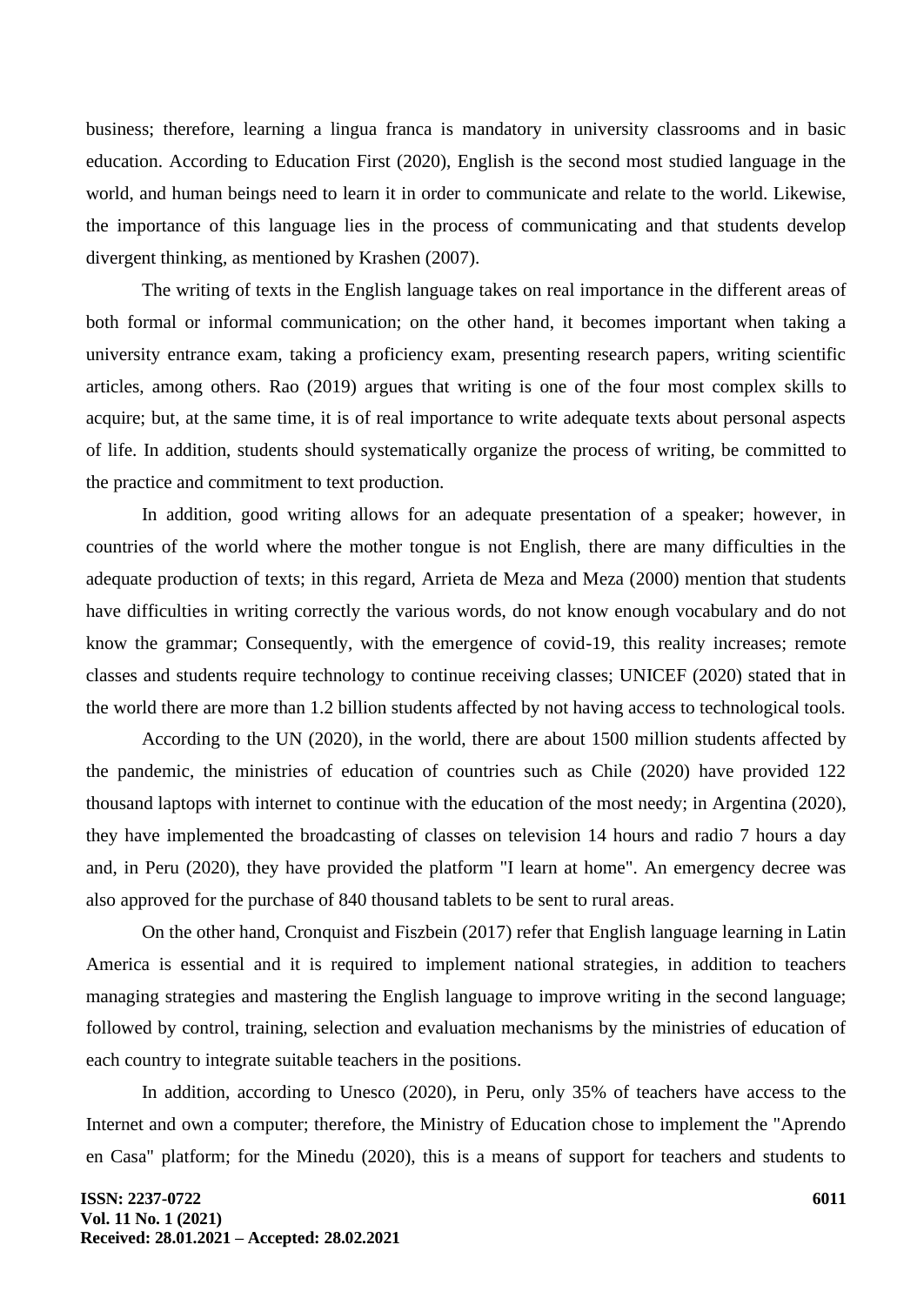develop learning activities; given the conditions of virtuality, the competence with greater emphasis is the production of texts; undoubtedly, it is an opportunity to strengthen the capabilities and performance of this competence.

## **2. Literature Review**

Both Ferrari and Basa (2017) and Ubilla, Gómez and Sáenz (2017) highlight the importance of collaborative writing; the authors concluded that technology is a good support to work collaboratively on text production. In addition, Harlena (2020), Hatika (2017) and Chandra (2015) mention that collaborative writing can be used as a strategy to teach. Harlena in his research obtained a mean of 76.23 in the GE and from the CG 66.88; Hatika achieved a mean of 73.30 in the posttest and 59, 32 in the pretest of his experimental group; and Chandra obtained a mean of 78.05 for the GE and 50.25 for the CG.

Researchers Noprianto (2017), Del Valle and De Pinto (2016) and Crespo and Pinto (2016) showed that the main problems of a second language learner is writing descriptive texts. In addition, Susanti (2017) conducted a research work to improve the descriptive production skill, concluding that the ability to write texts in the language has been improved according to the established criteria from an average of 73.86% to 82.42%.

Rojas, Logroño, Lara and Yumi (2018) and Kalpari (2015) concluded that to increase the production of descriptive texts in English a strategy should be applied, they also mention that of the four steps for writing, identifying errors in the first process of writing is essential to give feedback to students and that collaboratively they can improve in the following processes, the results in the first process were an average of 61.93, and 71, 29 in the second process.

Oblitas (2018) and Espino (2016), who conducted research on collaborative work, concluded that students improve their reasoning skills; also Huamán (2019) and Soto (2017), in their research on collaborative work, conclude that it helps in student motivation. For Villar, Fuerte, Vértiz, Gálvez and Arévalo (2018), collaborative learning improves comprehension and production in students of a private university in Lima; as a conclusion they obtained that collaborative work has an importance to improve discourse markers in students.

As theoretical bases, we have the socio-cognitive conflict supported by Roselli (2016), who mentions that the School of Psychology from Geneva was responsible for the systematization of socio-cognitive conflict; likewise, Dillenbourg et al. (1996) mention that socio-cognitive conflict is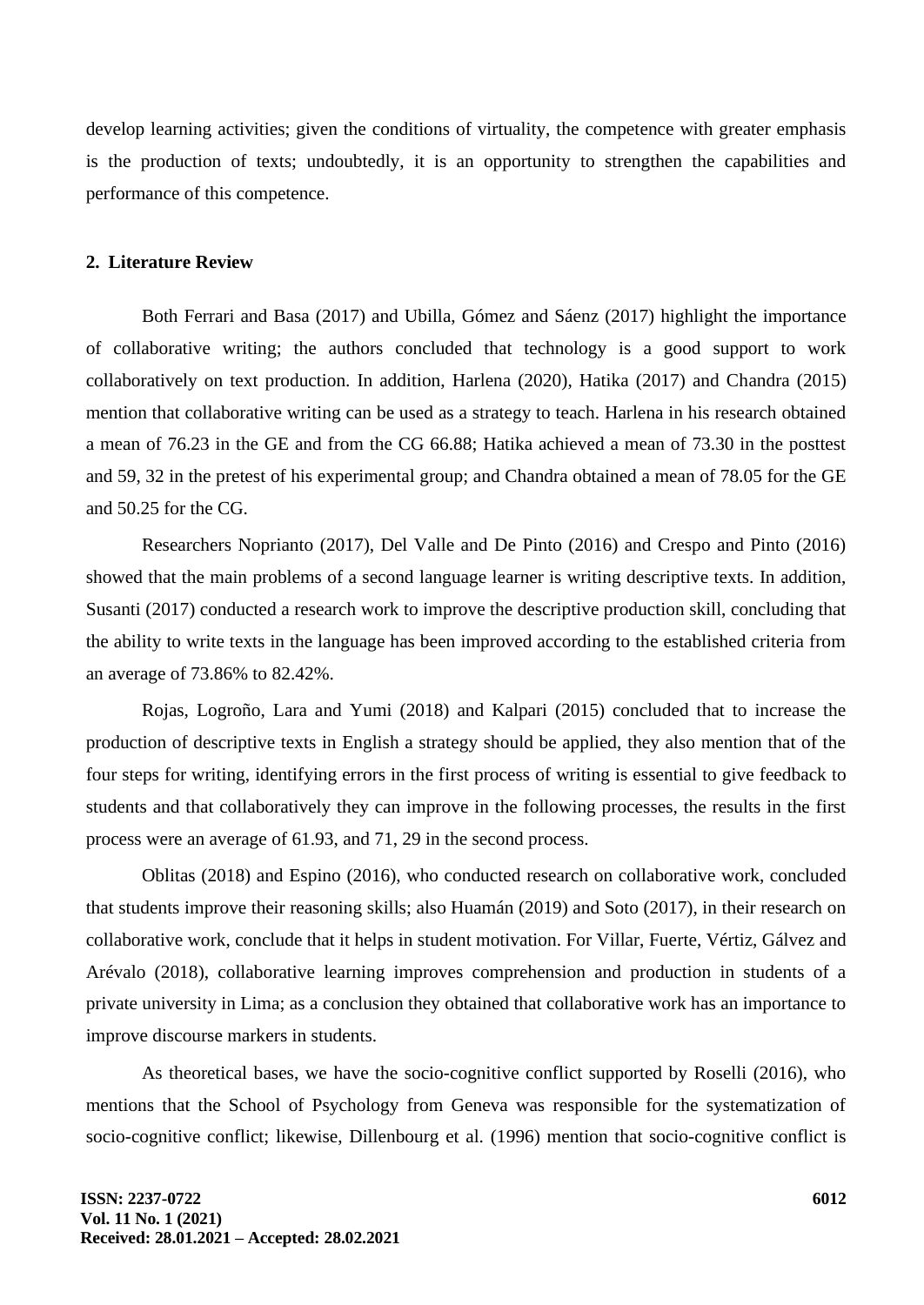an elementary part to develop people's intellect, given that learning occurs in a social and fundamental context with the help of peers or groups.

The theory of intersubjectivity for Vigotsky is external processes to human thought. This explains that the consciousness of each human being comes out through communicative interactions with other people. Social interaction allows the internalization of structured modes of communication of an individual. In this sense, Baquero (1996), Cubero and Rubio (2005), Rogoff (1993), Santigosa (2005) and Valsiner (1991) propose that the sociocultural approach is applicable in the communicative context, where psychological development comes into play through learning.

Next, the Theory of Distributed Cognition supported by Roselli (2016) is presented, who states that the information processing carried out by each human being is linked to the social and cultural context; therefore, the cognitive function is distributed because it is given by social agents and external or intervening tools. For Perkins (2001), a part of thinking is the environment; in this sense, it can be said that a student, with the help of essential materials such as notebooks, computer, annotations, etc., exercises a thought.

Hutchins (1991), Dillenbourg and Self (1992), Minsky (1986) and Resnick (1991) stated that social systems are cognitive aspects that make people open to the idea of knowledge distributed through various individuals whose interactions determine the solution of certain problems. This concept was developed in order to address and understand human-computer interaction. Both Hollan, Hutchins and Kirsh (1999) and Dillenbourg et al. (1996) argue that user-system interaction is a socially distributed process.

In order to develop the Abtadi strategy, the student is provided with the necessary tools before starting the writing process; therefore, the proposal is supported by Da Silva and Signoret (2005) who argue that foreign languages are learned in a formal way, and it is also a conscious process of each student. In this sense, the Abtadi strategy seeks that students have previous knowledge of vocabulary and grammatical elements in the English language. Likewise, another relevant factor to develop the strategy is the affective filter, which is the attitude of the learner and affects the disposition of the learner; Krashen (2007) calls this a state of mind that is explained in the theory of the natural approach. Therefore, it is considered important within this strategy to aim at having an adequate classroom climate.

After establishing the previous points of preparation to start with the writing process, Harmer (2007) is quoted, who mentions the steps starting with the "planning" step, which helps to establish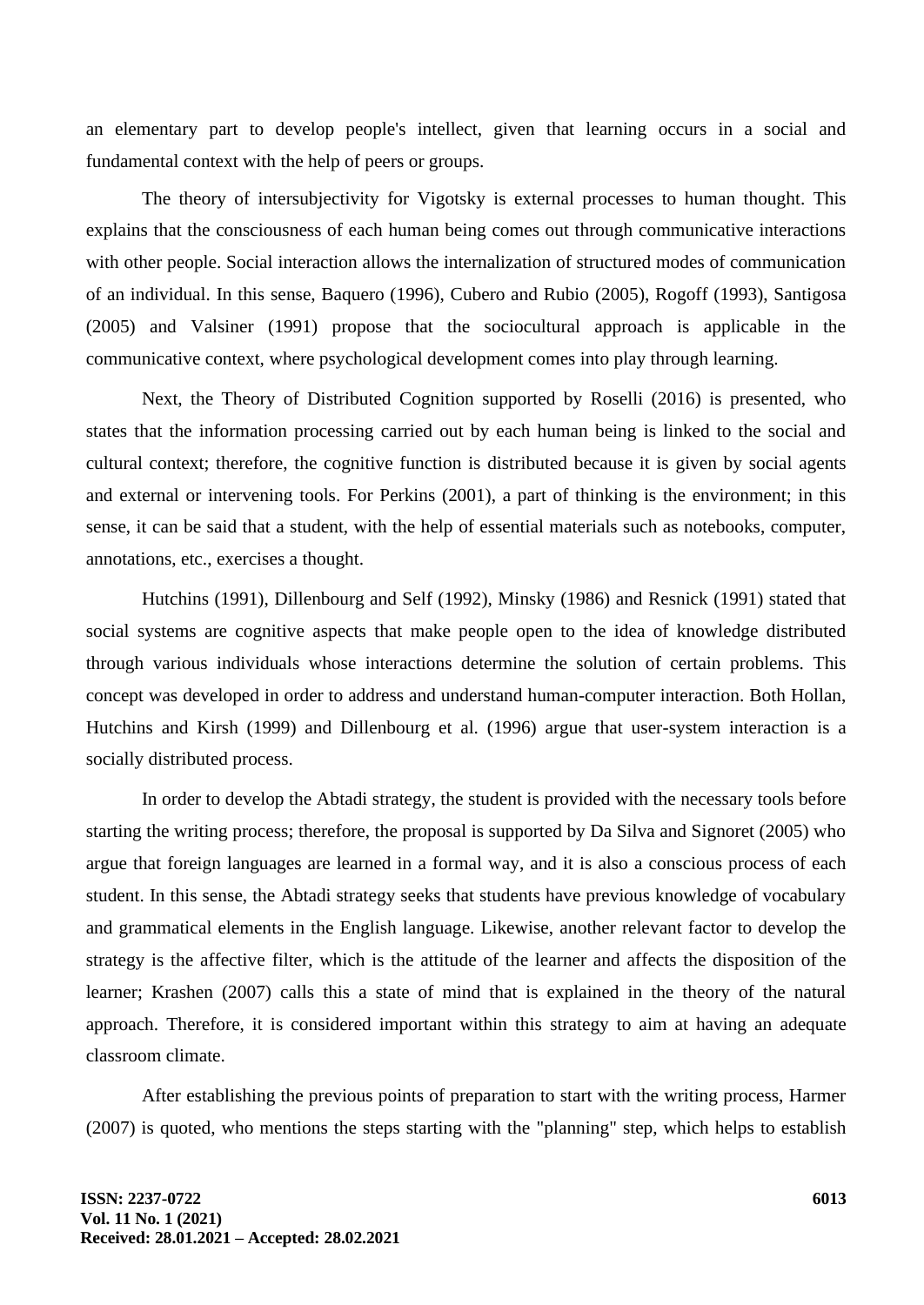conditions regarding the purpose of writing and the audience; the second step is "writing", which is the process that results in the first version of the text; the third step is "editing", which is reviewing and reflecting on what has been written, and the last step of writing is the "final version", that is, having the text written to be sent to the intended audience according to the purpose.

Collaborative learning is supported by Roselli (2016) as a concept of great importance for the application of learning. Likewise, Dillenbourg (1999) states that collaborative learning occurs horizontally. Furthermore, he argues that the collaborative learning approach is in the context of socio constructivist theory; likewise, for Bruffee (1993), using the words of Quiamzade, Mugny and Butera (2013), it is a social psychology of knowledge.

Knowledge is a process of joint construction and negotiation of meanings; that collaborative learning is developed as a competence, where the teacher must provide concrete strategies planned and highly guided Roselli (2016). For Barkley, Croos and Major (2007), collaborative learning implies changes of structure in didactic models that are more orientation actions than specific procedures.

The proposals of collaborative strategies, in the context of remote work, were worked through G-suite for education, we have brainstorming by Google Drive and Meet, group reciprocal evaluation by Google Classroom, reflective critical discussion of achievements and progress in the writing of descriptive texts in the English language by Google Meet, elaboration of visual organizers for the process of writing descriptive texts in Google Drive, collective writing by Google Drive, proposals adapted from Roselli (2016).

The production of descriptive texts in the English language is a communicative competence influenced by culture, where a person develops and concretizes learning; the Ministry of Education (2016) mentions that it implies using written language appropriately to communicate a message to other people; this process should be reflective and of permanent revision. Likewise, a descriptive text is an illation of coherent ideas; for Niño (2011), Cervera et al. (2007) and Horcas (2009), a descriptive text is a superior communication unit that is supported by three main characteristics: coherence, cohesion and adequacy.

After presenting the definition of text production in the English language, and according to Canale (1980), Barton, Hamilton and Ivanic (2003), we have the following dimensions: the first is to adapt the text to the significant situation; the second is to organize and develop ideas in a coherent and cohesive manner; the third is to use conventions of written language in a pertinent manner and, as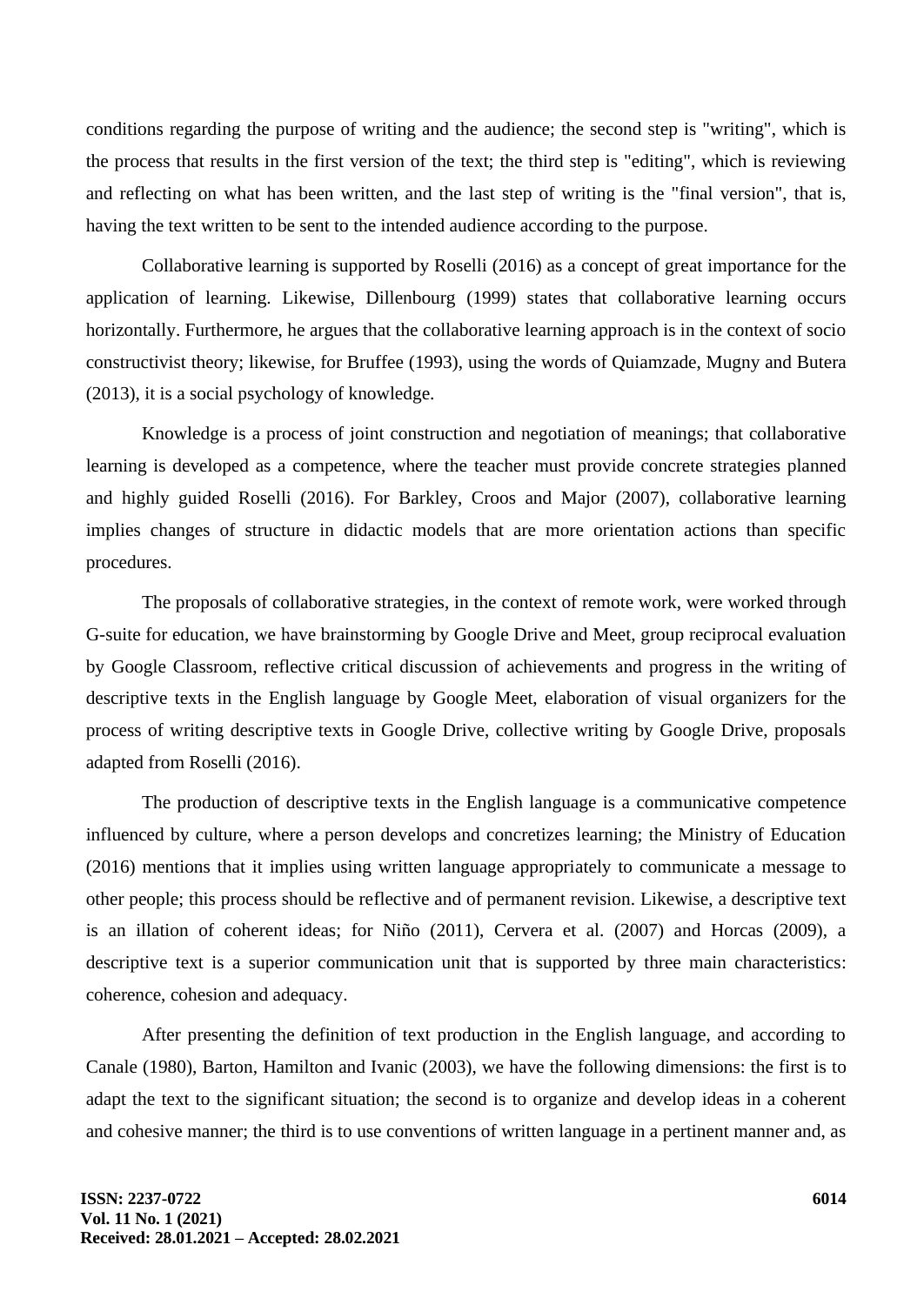a fourth, the form, content and context of the written text must be reflected upon and evaluated, the learner permanently reviews the content, coherence, cohesion and adaptation to the communicative context with the objective of improving it; Therefore, it implies analyzing, comparing and contrasting characteristics of the uses of written language and its possibilities, as well as the impact on other people or its association with other texts according to the sociocultural context.

### **3. Method and Materials**

To establish the type of research, Valderrama (2013) and Ñaupas, Mejía, Novoa and Villagómez (2018) were used, who state that applied research seeks to provide solutions to problems objectively.

Likewise, for the research design, we have taken into account Hernández-Sampieri and Mendoza (2018) who point out that the quasi-experimental design is one that can manipulate at least one independent variable to observe the effects on the dependent variable; in the present study we have two independent variables which are the Abtadi strategy and collaborative learning, and the variable to be measured or observable is the production of descriptive texts in English.

The present research presents the positivist paradigm, which according to Koetting (1984) is interested in explaining, controlling and predicting variables in a tangible way. Likewise, the approach and method, taking the methodology of Hernández and Mendoza (2018), is quantitative because information was collected to perform the hypothesis testing based on numerical data and, by performing the respective statistical analysis, the theories were tested and patterns of behavior of the study variables were established; likewise, the method is hypothetical deductive, because the veracity of the hypotheses was contrasted.

In this sense, the scheme for the research is presented:

 $G.E.1 = 01X02$  $G.E.2 = 01XO2$  $G.C= O3--O4$ 

Where:

G.E.1: Experimental group of the Abtadi strategy variable.

G.E.2: Experimental group for collaborative learning variable

G.C: Control group

**ISSN: 2237-0722 Vol. 11 No. 1 (2021) Received: 28.01.2021 – Accepted: 28.02.2021**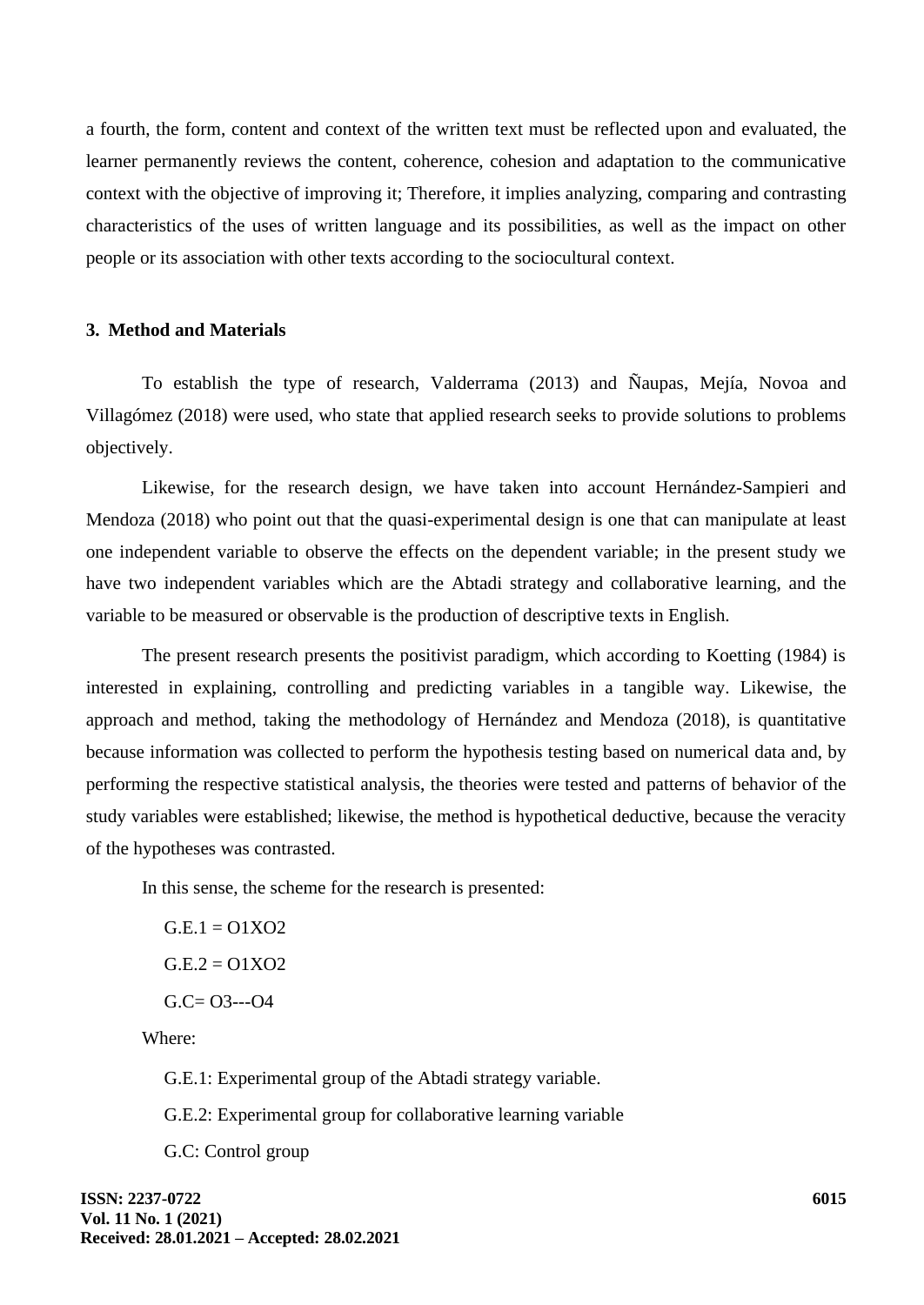X: Application of Abtadi Strategies or collaborative learning

O1: Pretest of the experimental group.

O2: Posttest of the experimental group.

O3: Pretest of the control group.

O4: Posttest of the control group.

In the present investigation, the population was the students of the third grade of secondary education of the educational institution Federal Republic of Germany; there are 82 students distributed in 3 sections.

The technique used was observation; the evaluation instrument was the rubric for the collection of data on the production of descriptive texts in English; the application of the instrument took place before and after the application of the items in the established groups, a pretest and posttest were taken. Likewise, data collection implied elaborating a detailed plan of procedures that lead us to gather data with a specific purpose (Hernández, et al., 2014).

According to Aiken's theory, for an instrument to have internal validity, the coefficients must be greater than 0.70; the present instrument was validated by five experts; for the reliability test, a pilot test was conducted and obtained from a number of 30 students. For Hernández and Mendoza (2018), an instrument is reliable if in the face of repeated application to the same sample, the instrument produces the same results.

For the collection of information from the fieldwork and data collection, the observation technique was applied, having as an instrument an evaluation rubric; the data obtained were organized to be processed with the help of the statistical program SPSS Version 26.0. The reliability of the instrument was evaluated through Cronbach's Alpha Coefficient. The information of the results was shown in tables and, for the contracting of the hypotheses, inferential statistics was applied.

#### **4. Results and Discussion**

After having applied the posttest and the results through the evaluation rubric for the variable production of descriptive texts in English in the different experimental groups and the control group, the normality test of the data is presented below.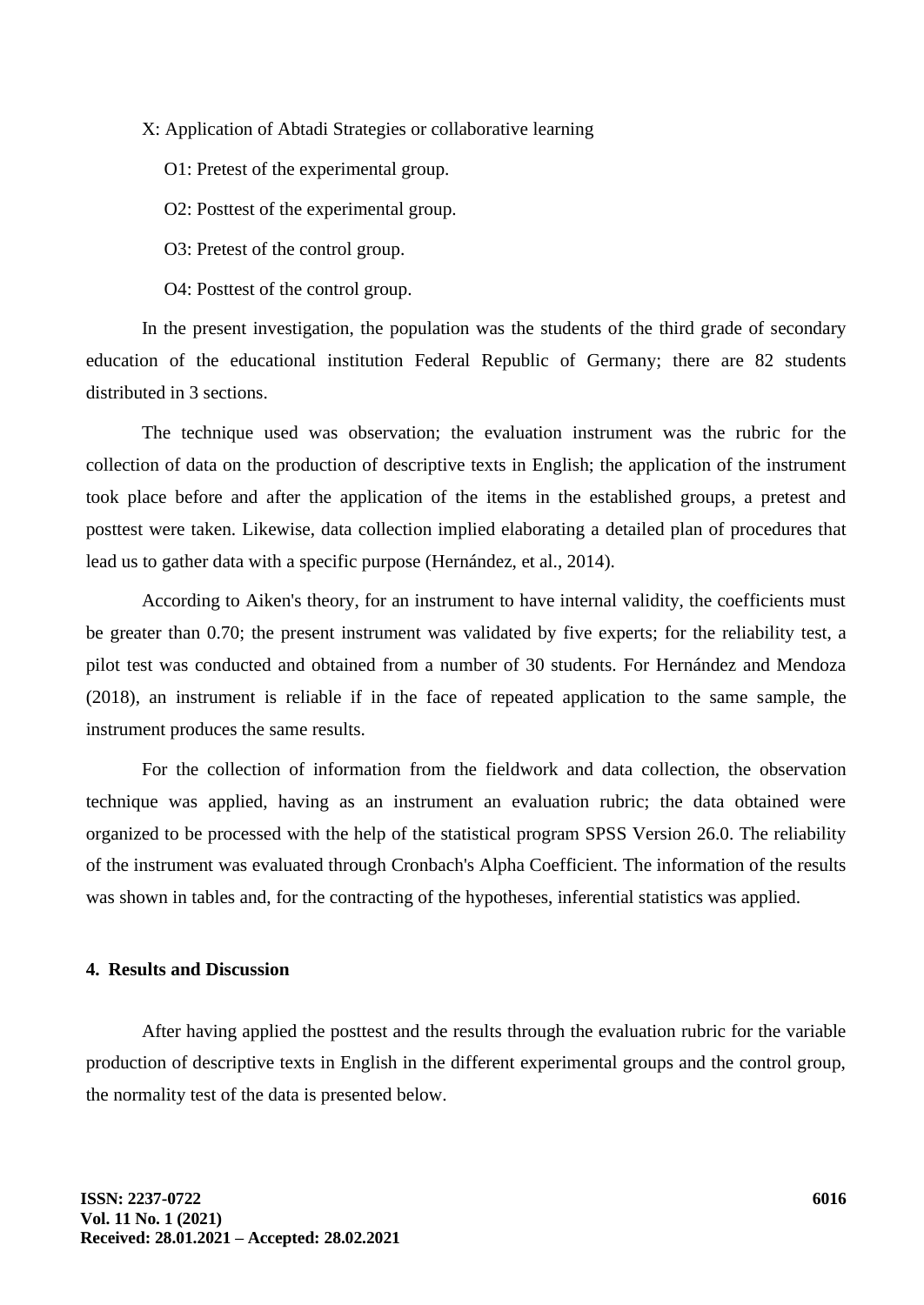|                                                   |                    | Estadíst. | gl | Sig. |
|---------------------------------------------------|--------------------|-----------|----|------|
|                                                   | $Grup-exp_EA$      | ,868      | 28 | ,002 |
| Matches the text to the significant<br>situation. | Control Group      | ,939      | 27 | ,112 |
|                                                   | Exp_Group EC       | ,928      | 27 | ,061 |
|                                                   | Exp_Group EA       | ,933      | 28 | ,076 |
| Organize and develop ideas in a way that          | Group Control      | ,937      | 27 | ,105 |
|                                                   | Exp_Group EC       | ,924      | 27 | ,041 |
|                                                   | Exp_Group EC       | ,928      | 28 | ,054 |
| Uses conventions of written language in a         | Control Group      | ,944      | 27 | ,157 |
| relevant manner.                                  | Exp_Group EC       | ,920      | 27 | ,040 |
| Reflects on and evaluates the form,               | $Exp_$<br>Group_EA | ,905      | 28 | ,015 |
| content and context of written text.              | Control Group      | .975      | 27 | ,743 |
|                                                   | Exp_Group EC       | ,906      | 27 | ,018 |
|                                                   | Exp_Group EA       | ,945      | 28 | ,146 |
| Produces descriptive texts in English.            | Control Group      | ,959      | 27 | ,357 |
|                                                   | Exp_Group EC       | ,907      | 27 | ,019 |

Table 1 - Normality Test for the Production of Descriptive Texts in English and its Dimensions

Since the sample is less than 30 data in the three groups observed, the Shapiro Wilk normality test is taken into account, and the production of descriptive texts in English, where the results were obtained from the experimental group of the Abtadi strategy and the control group have a parametric behavior. On the other hand, the results of the group where the collaborative strategy was applied show non-parametric behavior, for which the Kruskal Wallis H test was applied for the general hypothesis test and the specific hypotheses.

|                                        | <b>General Hypotheses</b> |                     |                                      | <b>General Hypotheses 1</b> |                           | <b>General Hypotheses 2</b>          |                          | <b>General Hypotheses 3</b> |                                      |                           | <b>General Hypotheses 4</b> |                                      |                        |                                     |                                      |
|----------------------------------------|---------------------------|---------------------|--------------------------------------|-----------------------------|---------------------------|--------------------------------------|--------------------------|-----------------------------|--------------------------------------|---------------------------|-----------------------------|--------------------------------------|------------------------|-------------------------------------|--------------------------------------|
| <b>Study</b><br>group<br>s             | $Exp_Gr$<br>oup EA        | Cont<br>rol<br>Grou | $Exp_Gr$<br>$oup$ <sub>-</sub><br>AC | $Exp_Gr$<br>oup<br>_EA      | Cont<br>rol<br>Grou<br>D. | $Exp_Gr$<br>$oup$ <sub>-</sub><br>AC | $Exp_Gr$<br>oup<br>$E$ A | Cont<br>rol<br>Grou<br>D    | $Exp_Gr$<br>$oup$ <sub>-</sub><br>AC | $Exp_Gr$<br>oup<br>$\_EA$ | Cont<br>rol<br>Grou         | $Exp_Gr$<br>$oup$ <sub>-</sub><br>AC | $Exp_Gr$<br>oup<br>_EA | Cont<br>rol<br>Grou<br><sub>n</sub> | $Exp_Gr$<br>$oup$ <sub>-</sub><br>AC |
| N                                      | 28                        | 27                  | 27                                   | 28                          | 27                        | 27                                   | 28                       | 27                          | 27                                   | 28                        | 27                          | 27                                   | 28                     | 27                                  | 27                                   |
| Avera<br>ge<br>range                   | 59,23                     | 14,8<br>3           | 49,78                                | 51,04                       | 23,3<br>9                 | 49,72                                | 54,57                    | 20,7<br>$\Omega$            | 48,74                                | 56,70                     | 16,8<br>9                   | 50,35                                | 56,25                  | 20,3<br>9                           | 47,31                                |
| <b>Krus</b><br>kal-<br>Walli<br>s test | 52,888                    |                     |                                      | 24,127                      |                           |                                      |                          | 32.53                       |                                      | 44,717                    |                             |                                      | 34,176                 |                                     |                                      |
| <b>Gl</b>                              | 2                         |                     |                                      | $\mathcal{D}$               |                           | $\overline{c}$                       |                          | $\overline{2}$              |                                      | $\overline{c}$            |                             |                                      |                        |                                     |                                      |
| sig.                                   | .000                      |                     |                                      | ,000                        |                           | ,000                                 |                          | ,000                        |                                      | ,000                      |                             |                                      |                        |                                     |                                      |
| <b>Total</b>                           | 82                        |                     |                                      | 82                          |                           | 82                                   |                          | 82                          |                                      | 82                        |                             |                                      |                        |                                     |                                      |

Table 2 - General and Specific Hypotheses

Exp\_Group= Experimental Group

EA= Abtadi Strategy

AC= Collaborative learning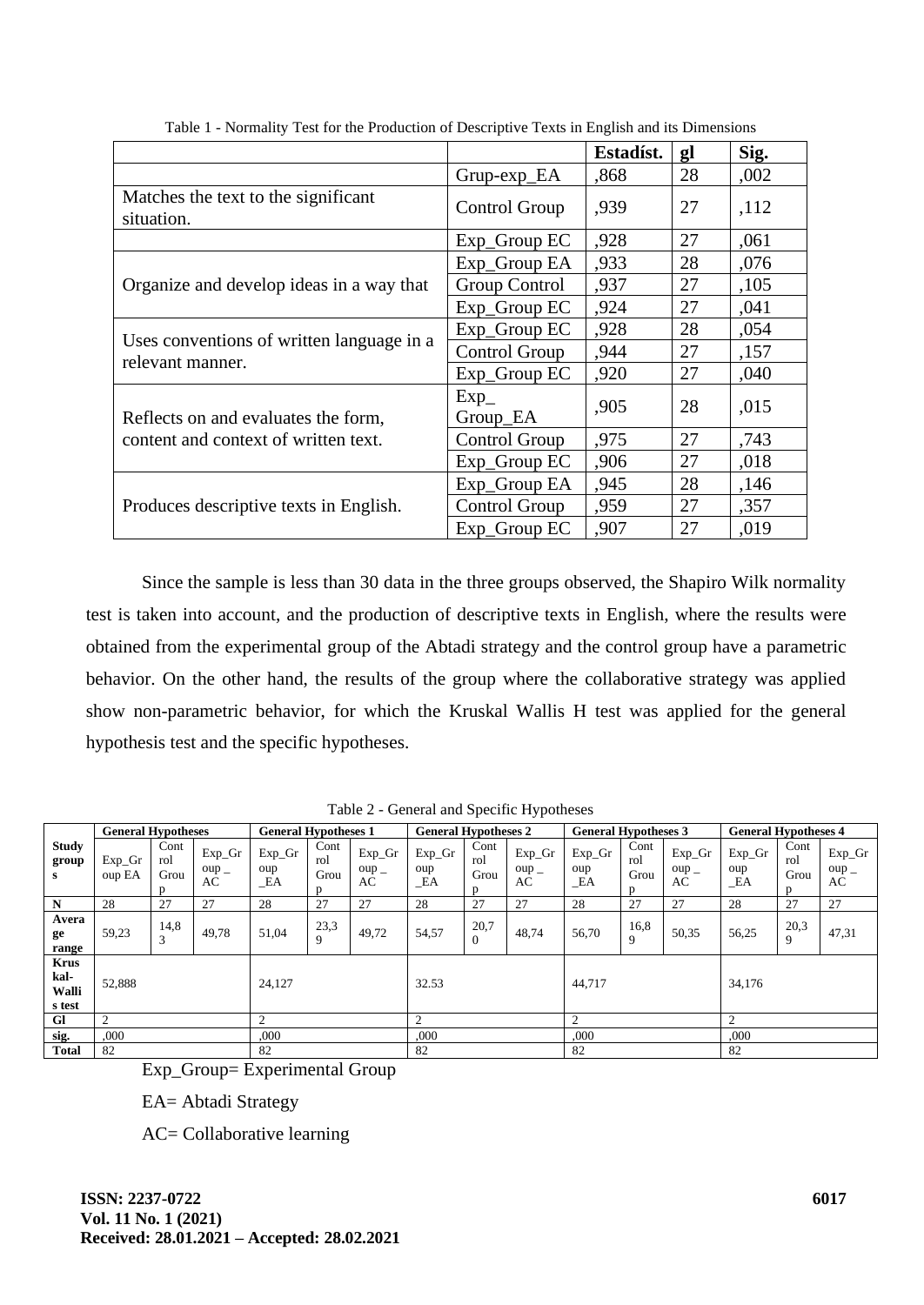As a general hypothesis test, from table 2, we have that the average of the ranges of the three groups is different being 59.23 for the application of the experimental group of the Abtadi strategy; 14.83 for the control group and 49.78 for the experimental group of the collaborative strategy; being the significance  $p=0.00$  less than  $p<0.05$  inferring that the Abtadi strategy and the collaborative learning improve the production of descriptive texts in English.

Then we have hypothesis 1 of table 2, we have the averages of the ranges 51.04 for the application of the experimental group of the Abtadi strategy, 23.39 for the control group and 49.72 for the experimental group of the collaborative strategy. Likewise, the significance is  $p=0.00$ , being this less than p<0.05, inferring that the Abtadi strategy and collaborative learning improve the adequacy of the text to the significant situation.

Next, hypothesis 2 of table 2 is presented, it is found that: the averages of the ranges are 54.57 for the application of the experimental group of the Abtadi strategy; 20.70 for the control group and 48.74 for the experimental group of the collaborative strategy. Likewise, the significance is p=0.00 being this less than p<0.05 having that the Abtadi strategy and the collaborative learning improve the organization and develops the ideas in a coherent and cohesive way.

We have the hypothesis test 03 of table 2, we have that the average of the ranges of the three groups are different being these 56.70 for the application of the experimental group of the Abtadi strategy; 16.89 for the control group and 50.35 for the experimental group of the collaborative strategy. Likewise, the significance  $p=0.00$  being less than  $p<0.05$ ; it is inferred that the Abtadi strategy and collaborative learning improve the use of written language conventions in a pertinent way.

Finally, we have hypothesis 04 of table 2, it is found that the average of the ranges of the three groups are different being 56.25 for the application of the experimental group of the Abtadi strategy; 20.39 for the control group and 47.31 for the experimental group of the collaborative strategy. Likewise, the significance is  $p=0.00$  being less than  $p<0.05$ ; it is deduced that the Abtadi strategy and collaborative learning improve the reflection and evaluation of the form, content and context of the written text.

According to Ferrari and Basa (2017) and Ubilla, Gómez and Sáenz (2017), the importance of collaborative writing, which through the use of Google drive, is that it manages to improve the production of descriptive texts; undoubtedly, Google drive is a tool to develop collaborative learning; but it is not enough since the indications of development of learning activities according to the learning purpose must be strengthened in video conferences; therefore, to develop the collaborative strategy, it is supported by the use of digital tools of the g suite for education.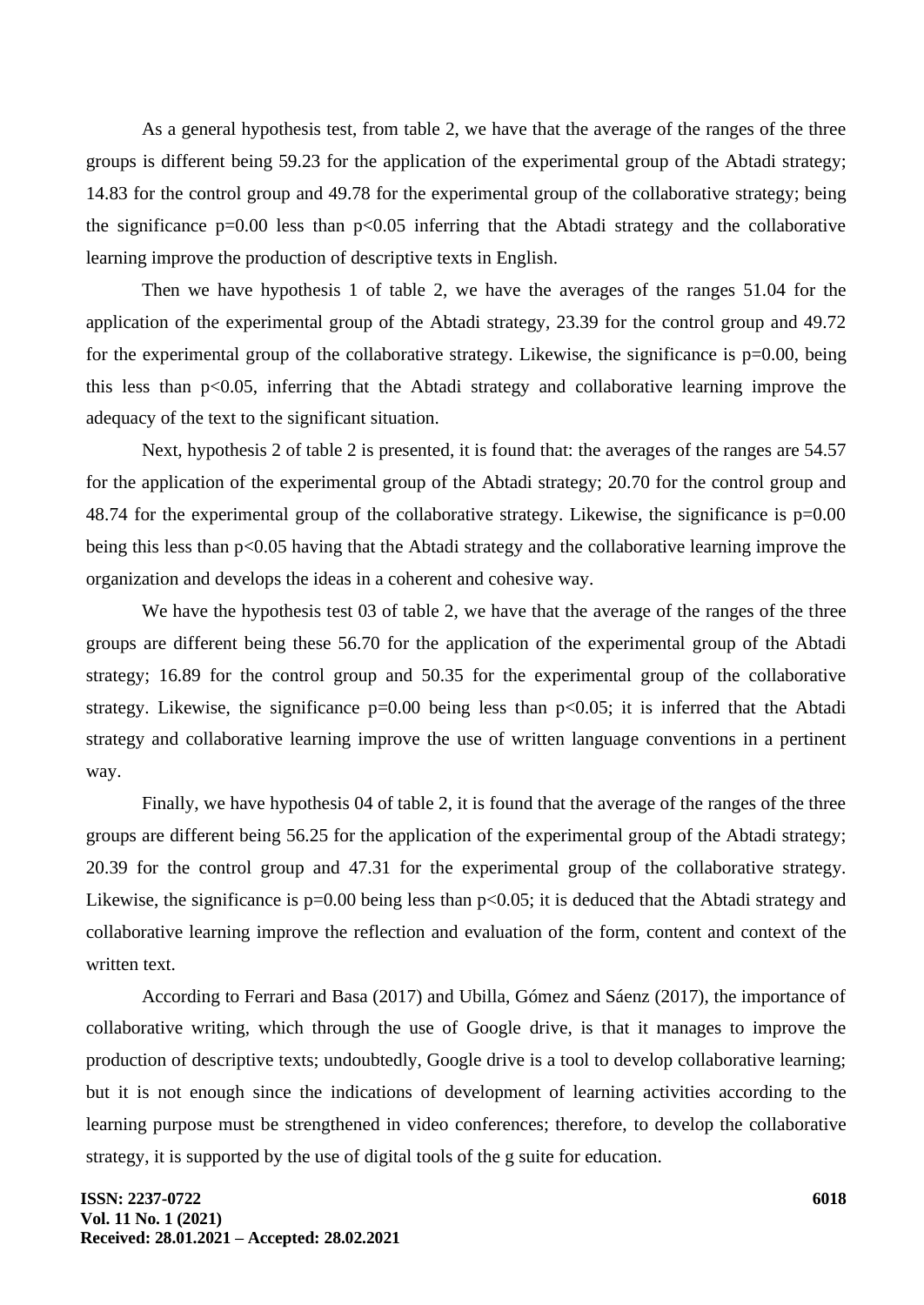The use of these tools is associated with the theory of cognitive distribution in which, according to Hutchins (1991), Dillenbourg and Self (1992), Minsky (1986) and Resnick (1991), people are open to the idea of distributed knowledge through various individuals whose interactions determine solutions to problems. This concept was developed in order to address and understand human-computer interaction; for Hollan, Hutchins and Kirsh (1999), Dillenbourg, et al. (1996), human-system interaction is a socially distributed process. In this sense, it is important to note that technological tools are vital to carry out collaborative work and develop the Abtadi strategy.

From Table 2, we can see that the student adapts the text to the significant situation; through the Abtadi strategy, a better level of achievement is achieved and, using the collaborative strategy, the level of achievement is a little lower; both strategies improve the adequacy of descriptive texts in English; in this sense, we can mention that it is in agreement with Noprianto (2017) and Del Valle and Pinto (2016), who conducted studies that show that the main problems of the student are limited to grammatical structures; likewise, to the inability to adjust the social function of the text, the difficulty to write systematically and chronologically, and the problem to use the right words in sentences. Likewise, Baquero (1996), Cubero and Rubio (2005), Rogoff (1993), Santigosa (2005) and Valsiner (1991) propose that this sociocultural approach is applicable in all communicative contexts.

From table 2, we have that the student develops ideas in a coherent and cohesive way, the evaluated ability refers to order, relationship, cohesion, vocabulary and extension of ideas. The results agree with authors such as Susanti (2017) who conducted an applied research work that aimed to improve the descriptive production skill. Both Rojas, Logroño, Lara and Yumi (2018) and Kalpari (2015) conducted an applied research whose results were that students, when using writing processes, have errors in planning which is the first process, hence the explanation that students have difficulties in writing texts in a coherent and cohesive manner.

In addition, Table 2 shows the use of conventions of written language in a pertinent manner; that is, it refers to orthographic resources, uses of language and meaning of the written text; it is found that students have managed to obtain lower performance in the collaborative strategy than in the Abtadi strategy. In agreement, we have the thesis carried out by Villar, Fuerte, Vértiz, Gálvez and Arévalo (2018) who obtained that collaborative work has a significant importance as a strategy applied to improve discourse markers in students. Likewise, Hermosa Del Vasto (2015) concluded that using collaborative strategies improves the different competencies, abilities, skills and performances of students given that the Abtadi strategy provides better results; therefore, the use of the same is recommended.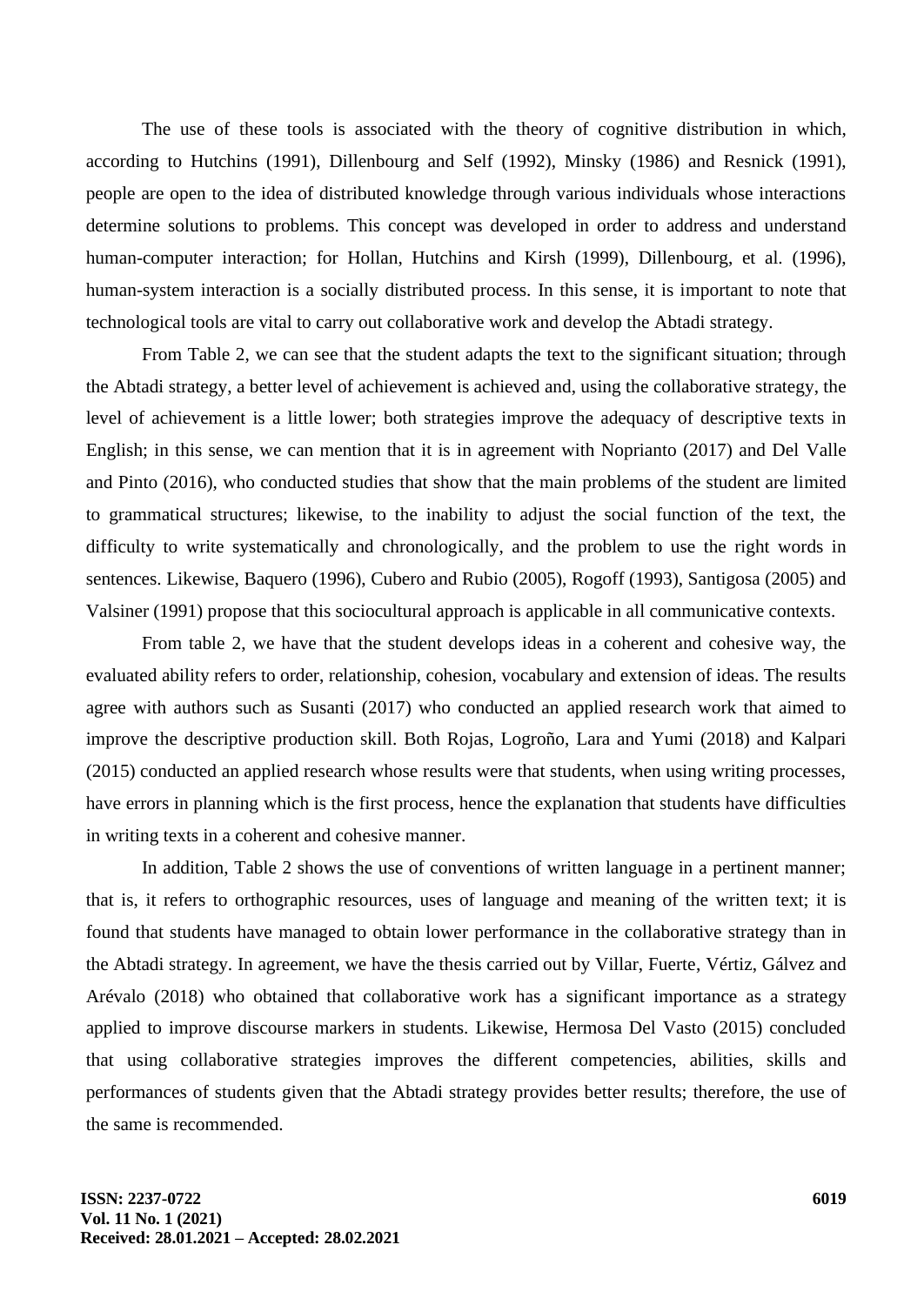Table 2 shows that students reflect and evaluate the form, content and context of the written text; the experimental groups improve the reflection and evaluation of their evidences, which are the revision, comparison, contrast and use of written language. The students' achievements for collaborative learning are lower than for the Abtadi strategy. This is due to the fact that in the Abtadi strategy there are processes in which the student reflects in order to write his/her text.

Therefore, according to Oblitas (2018) and Espino (2016), collaborative work helps students develop their reasoning skills; also Huamán (2019) and Soto (2017) reached the following conclusions: that collaborative work is associated with academic performance, seeing these results of collaborative learning it can be deduced that this strategy provides positive results in different areas. However, the use of the Abtadi strategy that provides better opportunities for reflection for students should be taken into account.

#### **5. Conclusions**

After the application of 12 learning sessions, it was determined that the Abtadi strategy and collaborative learning improve the production of descriptive texts in English in students; this learning achievement is obtained by using the tools of the g suite for education accompanied by collaborative strategies and the application of writing processes, added to this the guidance in the grammatical structure and strengthened by the good classroom climate between teacher and students.

It was determined that the Abtadi strategy and collaborative learning improve the adequacy of the text to the significant situation; in this sense, the student was able to use the following criteria: the purpose of the text, chose the appropriate addressee, the type of text, discursive genre, sociocultural contexts and used formal and informal language when it corresponded to write the text.

The Abtadi strategy and collaborative learning improve the adequacy of the text to the significant situation, the student managed to logically order the ideas around a proposed topic, expanding and complementing them, as well as establishing cohesion and coherence, and also took into account the relevant vocabulary.

It was demonstrated that the Abtadi strategy and collaborative learning improve the use of written language conventions in a pertinent manner, the student was able to adequately use textual resources to ensure clarity, the aesthetic use of language and the meaning of the written text.

Finally, it was concluded that the Abtadi strategy and collaborative learning improve the reflection and evaluation of the form, content and context of the written text; the student managed not only to improve, but also to analyze, compare and contrast characteristics of the uses of written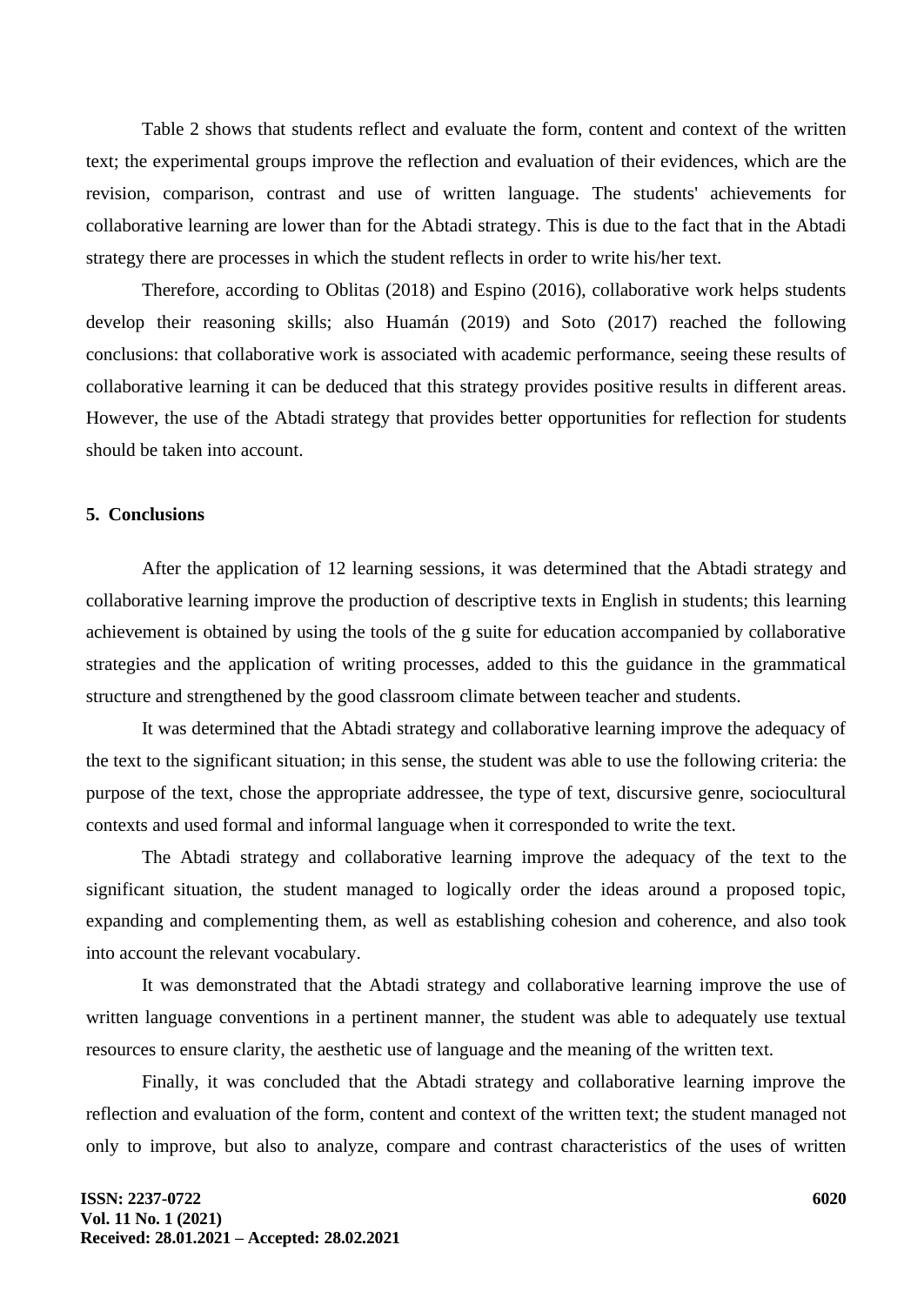language and its possibilities, as well as the impact on other people or its relation with other texts according to the sociocultural context.

## **References**

Arrieta, B. y Meza, R. (2000). Some strategies for improving reading and writing in newly-en-entry college students. *Research and Postgraduate Journal.* Vol. 15, No.1, April. Liberating Experimental Pedagogical University. Caracas - Venezuela.

Baquero, R. (1996). *Vigotsky and school learning.* Buenos Aires: I said.

Barkley, E., Croos, P. and Major, C. (2007). *Collaborative learning techniques.* Madrid: Morata.

Barton, D., Hamilton, M. e Ivanic, R. (2003). *Situated literacies. Reading and writing in context.*  New York: Routledge.

Bruffee, K. (1993). *Collaborative Learning: Higher education, interdependence, and the authority of knowledge.* Baltimore, MD: Johns Hopkins University Press.

Canale, M. (1980). Theoretical Bases of Communicative Approaches to Second Language Teaching and Testing. *Applied Linguistics*, 1(1) p.1- 47.

Cervera, S. (2007). *Know how to write. Bogota: Aguilar*. Printed.

Chandra, R. (2017). *Collaborative Learning for Educational Achievement*. https://doi.org/10.9790/7388-052

Cook, J. (2006). *The social construction of literacy.* Cambridge: Cambridge University Press.

Crespo, A. and Pinto, E. (2016). *The development of English writing in secondary education: a possible* mission. 28–53. https://dialnet.unirioja.es/servlet/articulo?codigo=6219285

Cronquist, K. and Fiszbein, A. (2017). *Learning English in Latin America.* https://www.thedialogue.org/wp-content/uploads /2017/09 /El-learning-del-English%C3%A9s-en-Am%C3%A9rica-Latina-1.pdf.

Crystal, D. (2003). *English as a Global Language*. Cambridge, Inglaterra: Cambridge University Press.

Cubero, M. and Rubio, D. (2005). *Historical-cultural psychology and the nature of psysyism.*

Da Silva, H. and Signoret, A. (2005). *Topics on the acquisition of a second language.* Mexico: Trillas.

Del Valle, A. y De pinto, E. (2016). The development of English writing in secondary education: a possible mission. *Multidisciplinary Journal of the Ological*. *13*(2), 28-53. http://revistas.upel.edu.ve/index.php/dialogica

Dillenbourg, P., & Self, J. (1992). A computational approach to socially distributed cognition. *European Journal of Psychology of Education, 7*(4), 353-371.

Dillenbourg, P., Baker, M., Blaye, A., & O'malley, C. (1996). *The evolution of research on collaborative learning*. In E. Spada & P. Reiman (Eds) Learning in Humans and Machine: Towards an interdisciplinary learning science, Oxford: Elsevier, 189- 211.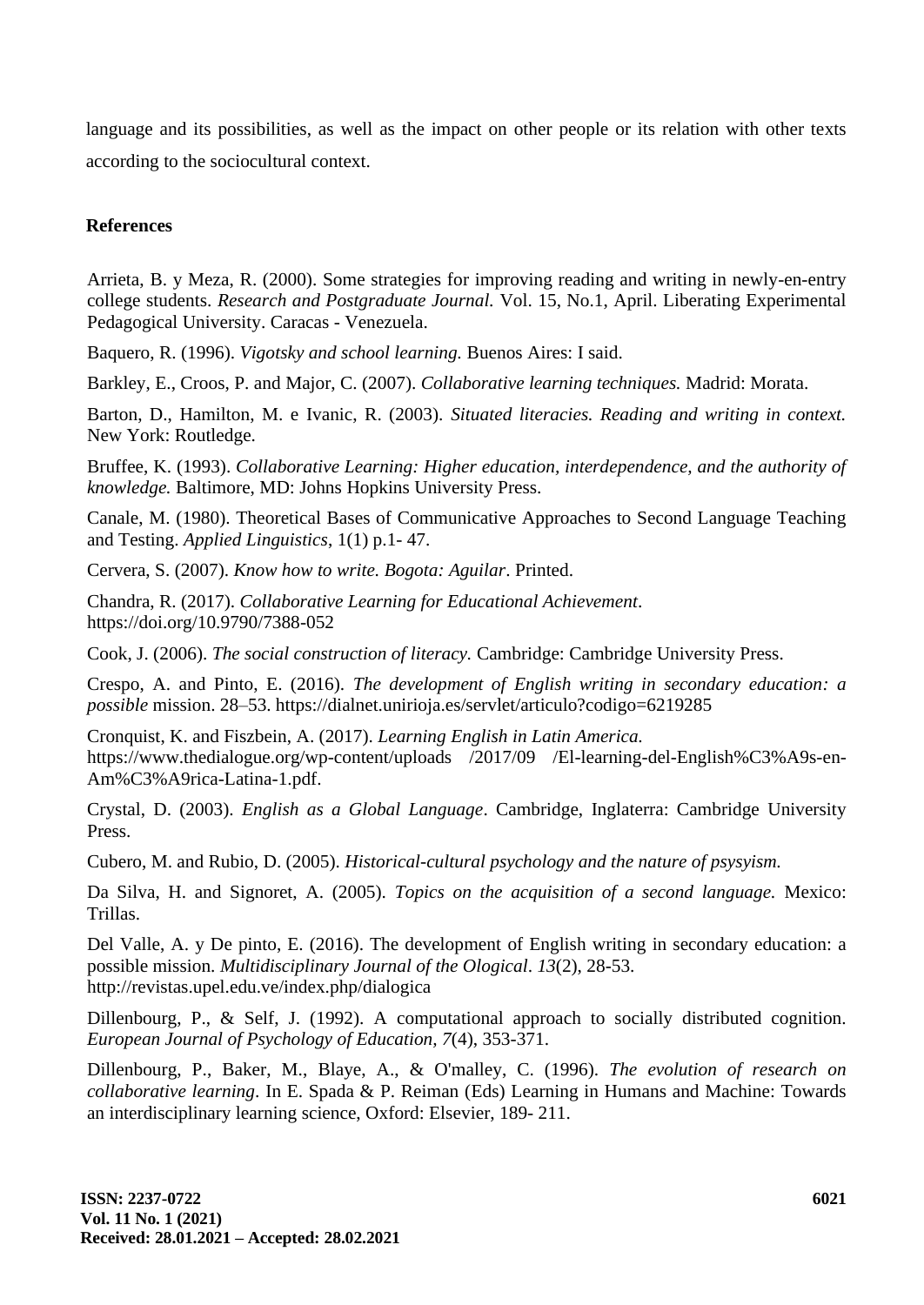Dillenbourg, P. (1999). *What do you mean by collaborative learning?* In P. Dillenbourg (Ed.), Collaborative-learning: Cognitive and Computational Approaches. Amsterdam: Elsevie Science.

EF Education First. (2020). *EF EPI: EF English proficiency index*. http:// www.ef.edu/epi/downloads/

Hawthorn, W. (2016). *Collaborative learning in the development of automotive mechanics capabilities in an IESTP – Ica:* 

https://repositorio.ucv.edu.pe/bitstream/handle/20.500.12692/18998/Espino\_PWC.pdf?sequence=1&i sAllowed=y

Ferrari, L., & Basa, L. (2017). Collaborative writing and metallic activity vol. (4) Latin American *Journal of Reading and Writing: Argentina.*

Harlena, D. (2020). *Collaborative Writing Strategy for Teaching Writing Descriptive.* Text. 411(Icoelt 2019), 276–279.

Harmer, J. (2007). *How to teach English*. England: Pearson Education Limited.

Hatika, N. (2017). *The implementation of a collaborative technique in Improving students' writing descriptive texts at the Second grade of smp n 19 bandar Lampung.*

https://media.neliti.com/media/publications/194207-EN-the-implementation-of-a-collaborative-te.pdf

Beautiful, P. (2015). Influence of information and communication technologies (ICTs) on the teaching-learning process: an improvement of digital skills. *Rev. Cient. Gene. José María Córdova 13*(16), 121-132.

Hernandez, R., Fernández, C. and Baptista, P. (2014). *Research Methodology*. (6aed.). Mexico: Mc Graw-Hill

Hernández-Sampieri y Mendoza, C. (2018). *Research Methodology. Quantitative, qualitative and mixed routes.* Mexico: Mc Graw-Hill.

Hollan, J., Hutchins, E., & Kirsh, D. (1999). *Distributed cognition: a new foundation for human-computer interaction research*. www.HCI.UCSD.EDU

Horcas, J. (2009). "Descriptive *text". Contributions to social sciences*. www.eumed.net/rev/cccss/ 03/jmhv6.htm.

Huaman, D. (2019). *Collaborative work and motivation in attitude to the area of mathematics.* https://repositorio.ucv.edu.pe/handle/20.500.12692/26709

Hutchins, E. (1991). *The social organization of distributed cognition.* In L. Resnick, J. Levine, & S. Teasley (Ed.), Perspectives on Socially Shared Cognition. Washington: American Psychological Association, pp. 283-307.

Kalpari, D. (2015). *Using collaborative learning in descriptive text writing on the eleventh grade students of sman 3 sungai ambawang.* https://www.neliti.com/publications/216240/usingcollaborative-learning-in-descriptive-text-writing-on-the-eleventh-grade-s

Koeting, J. (1984). *Foundations of naturalistic inquiry: developing a theory base for understanding individual interpretations of reality*. Dallas: Association for Educational Communications and Technology

Krashen, S. (2007). *Theory of Second Language Acquisition*. Cambridge, Inglaterra: Cambridge University Press.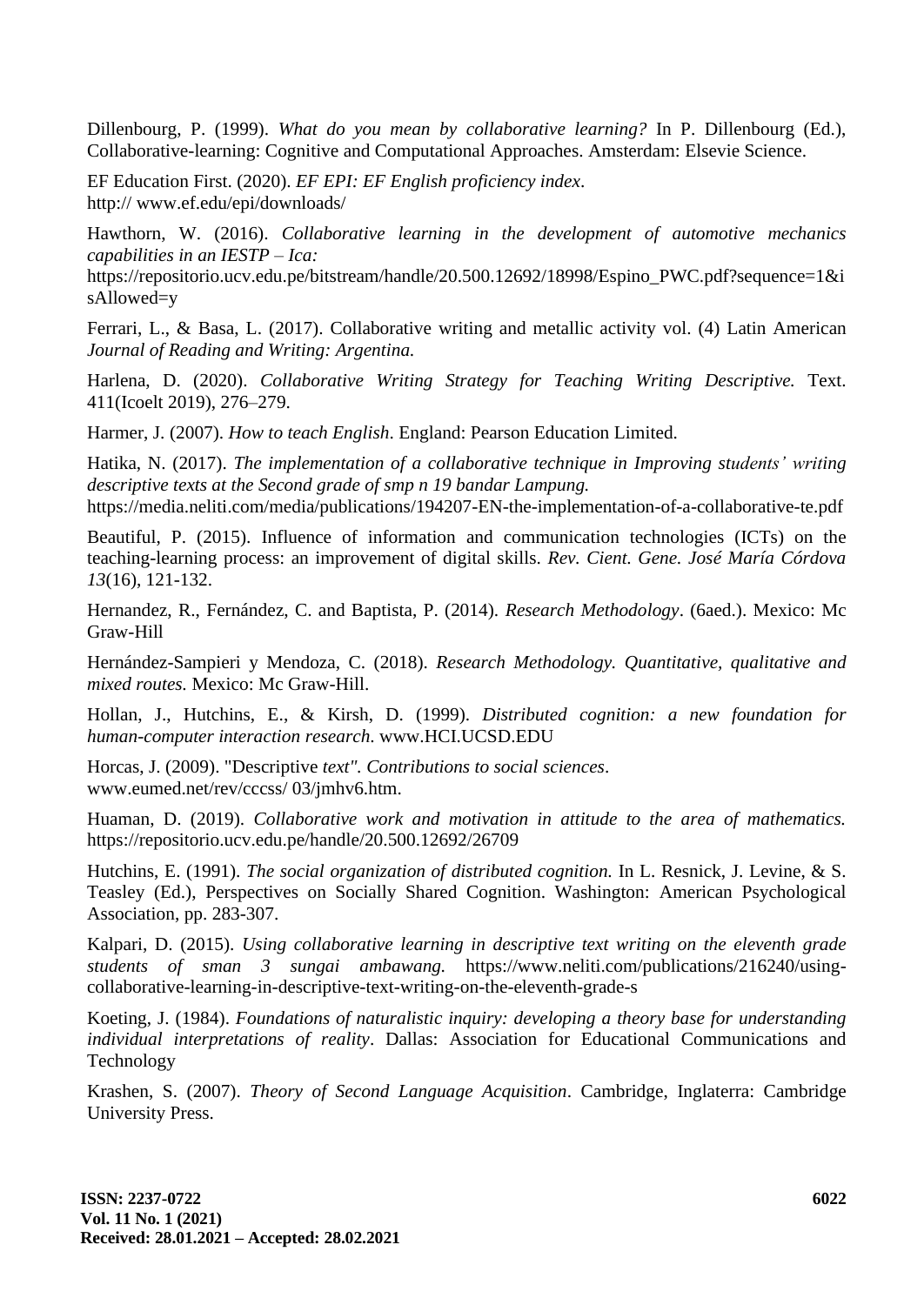Ministry of Education of Argentina. (2020). *The Minister of Education of the Nation held a videoconference with the Ministers of Education of the 24 jurisdictions.* https://www.argentina.gob.ar/

Chilean Ministry of Education. (2020). *ICT Scholarships: Mineduc advances the delivery of 122,000 computers with free internet access to 7th basic students.* https://www.mineduc.cl/

Ministry of Education of Peru. (2020). *I learn at home. https://aprendoencasa.pe/*

Minedu. (2016). *National Curriculum of Basic Education, Lima: Ministry of Education.* National Curriculum of Peru (2016)

Minsky, M. (1986). *The Society of Mind.* Buenos Aires: Galapagos Editions.

Child, V. (2011). *Competences in communication: towards the practices of* discourse. Bogota: Ecoe editions.

Noprianto, E. (2017). *Student' s Descriptive Text Writing in SFL Perspectives*. https://doi.org/10.21093/ijeltal.v2i1.53

Ñaupas, H., Mejía, E., Novoa, E. and Villagómez, A. (2018). *Research Methodology*. (5th ed.). Colombia: U editions.

Oblitas, B. (2018). *Collaborative work and its influence on the development of mathematical logical reasoning capacity in IE first-degree secondary education students: "Antonio Torres Araujo", Trujillo – 201*7. https://repositorio.ucv.edu.pe/handle/20.500.12692/22684

UN (2020). *Lto education, ECLAC Report, OREALC and UNESCO.* https://www.iesalc.unesco.org/2020/08/25/informe-cepal-y-unesco-la-educacion-en-tiempos-de-lapandemia-de-covid-19/

Ortiz, I. (2013). *The importance of the English language in* education. The New Diary. Managua, Nicaragua.

http://www.elnuevodiario.com.ni/desde-la-u/305910-importancia-idioma-ingles-educacion/

Perkins, D. (2001). *The Escuela Inteligente. Barcelona:* Gedisa.

Quiamzade, A., Mugny, G., & Butera, F. (2013). *Social Psychology of Knowledge.* Grenoble: Grenoble University Press.

Rao, P. (2019). The significance of writing skills in ell environment. *Academicia: An International Multidisciplinary Research Journal, 9*(3), 5. https://doi.org/10.5958/2249-7137.2019.00035.1

Resnick, L. (1991). *Shared cognition: thinking as a social practice.* In L. Resnick, J. Levine, & S. Teasley (Eds.), Perspectives on Socially Shared Cognition. Washington, DC: American Psychological Association, 1-20.

Rogoff, B. (1993). *Children's guided participation and participatory appropiation in sociocultural activity.* In R. Wozniak, & K. Fisher (Eds.), Development in Context. Hillsdale, NJ: LEA, 121-153.

Rojas, C., Logroño, M., Lara., L. and Yumy, L. (2018). Diagnosis of the production of descriptive texts in English. *European Scientific Journal* November 2018 edition Vol.14, No.32. http://dx.doi.org/10.19044/esj.2018.v14n32p29

Roselli, N. (2016). Collaborative learning: Theoretical bases and strategies applicable in university teaching. *Purposes and Representations*, 4(1), 219-280. http://dx.doi.org/10.20511/pyr2016.v4n1.90.